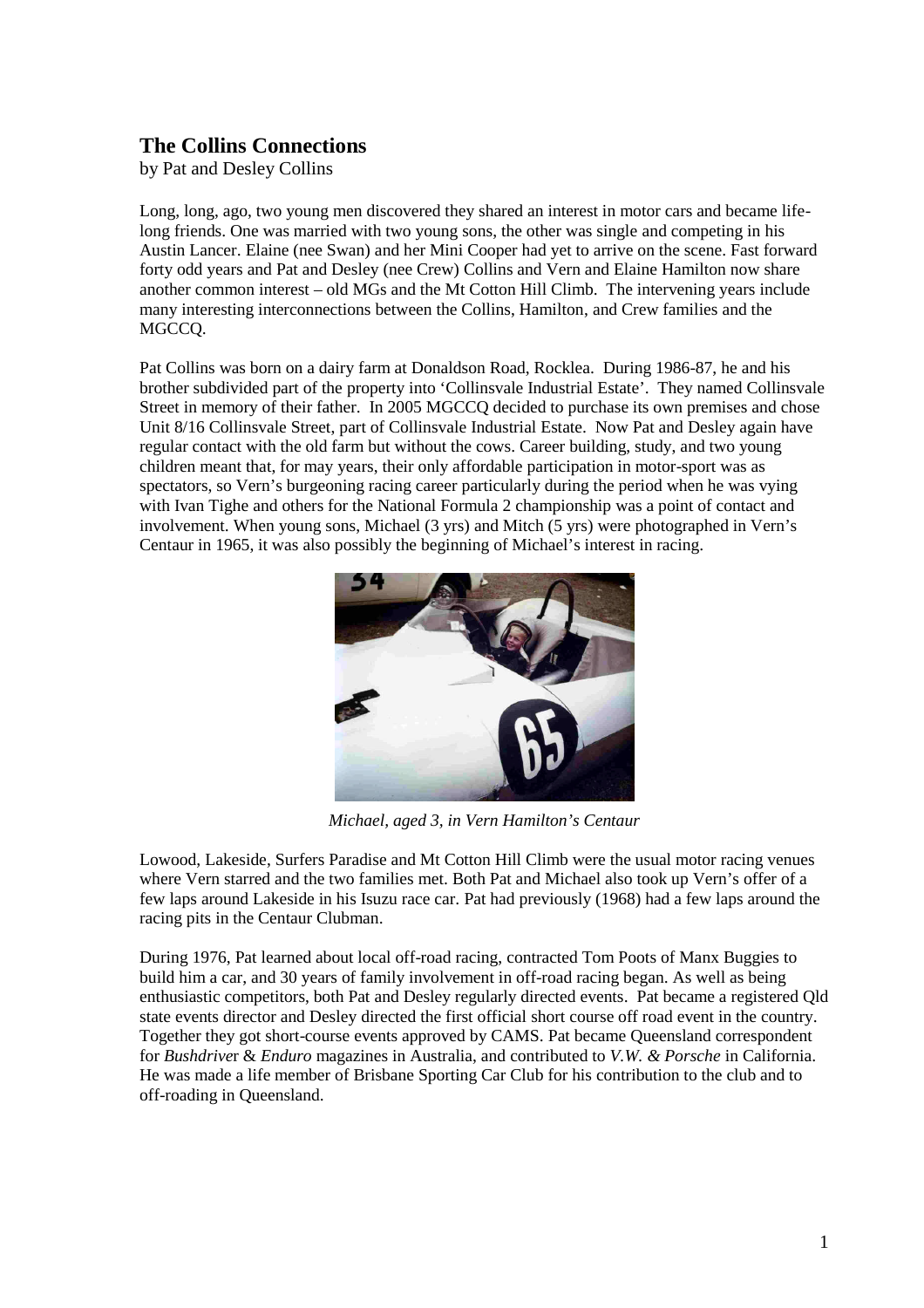

*Pat and Desley at Morgan Pk. Ca 1980*

Pat took delivery of his "Southern-Cross" buggy in October 1978. He picked the car up on Thursday night and drove on Friday to compete in his first event, a 300 km round of the Australian Off-Road championship held on Kindon Station near Goondiwindi. His navigator for the event was his then 16yr old younger son, Michael, and his pit crew included his wife Desley, and her brother Russell Crew, his wife Glenda and their two children Jason and Karly. His first test of the car was on the highway between Goondiwindi and Kindon. Midnight, Saturday, the cars lined up in the pitch dark for the count down and the whole family was hooked.

The Hamilton family now had the opportunity to return the favour and came to watch and support the Collins family play at local tracks.

For many years, the annual trips to compete in, or watch, each round of the Australian Championship were de rigueur. Hattah, Sealake, Griffith, Kempsey, Goondiwindi, Tara, Purga, Morgan Park (dirt track) and Cherribah became highlights of the family social and competition calendar.

During the early 80's Patrick put on his psychologist's cap and moved the macho world of offroading into the modern era by initiating annual "Powder Puff" races for wives, girlfriends and daughters. Desley, with sister-in-law Glenda Crew (the same Glenda responsible for the MGCCQ website) in the navigator's seat, proved they were too good for the rest of the field and starred in "The Women's Weekly". This innovation became an annual event and soon spread interstate.



*Desley and Glenda win the first "Powder Puff" event 1980*

Mike also showed his trust in his Mum by navigating for her in an open, long-course event, steering her to a very good finish.

It was about this time(1980/81) that the Collins and McConnell families first crossed paths. This was on the family farm beside Donaldson Rd. Desley entered her V.W., while Mike decided to drive the family LTD in club motorkhanas. He certainly entertained the spectators, but was unable to beat Alan in his motorkhana special. Twenty seven years later, Mike, in his Subaru WRX, still can't beat Alan in his Van Dieman RF87.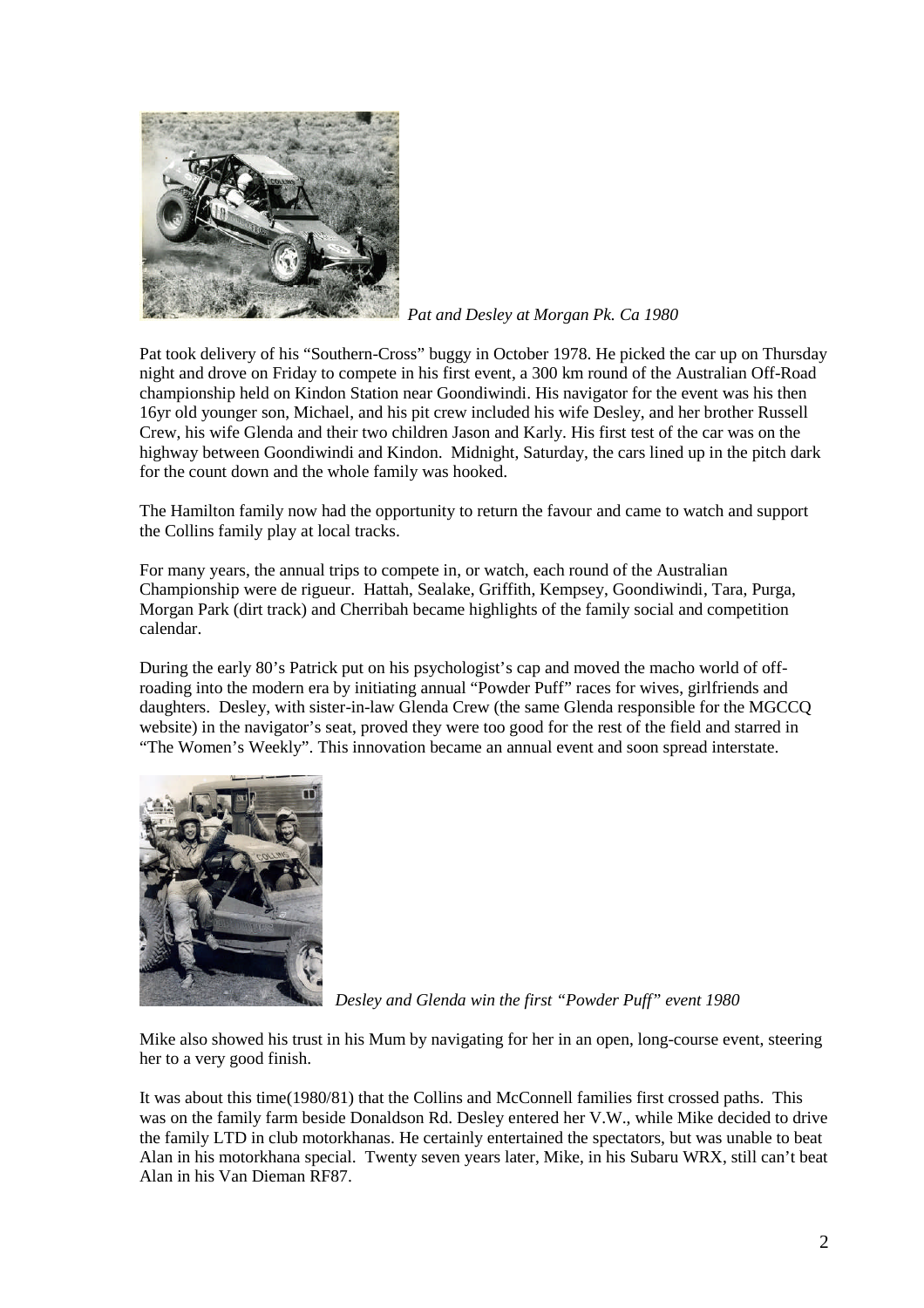The first International Off-Road event, over 1000 km, was run at Kempsey in July 1981 and the Collins family had to be in it. Patrick and Michael would share the driving, while Desley and Russell Crew would rotate as navigator. Patrick and Desley started the race and after 700 km of the roughest terrain imaginable, Michael and Russell, wet through and covered in mud, were lying 3rd outright when the gearbox died. This was probably the first real indication of Michael's driving skills and it wasn't long before he bought his own car. It was a Manx Towd that had, in its earlier life, participated in a 'top six' shoot-out at Mt Cotton hill-climb when driven by Tom Poots of Manx Buggies. Mike, with Uncle Russell as navigator, subsequently competed against Pat and Desley.



*Desley, Mike and Russell (playing in the mud)*

In 1981, Patrick, with Desley in the navigator's seat, came 4th outright in an Australian National Championship round, probably the highlight of their off-roading career together. That might also have been the event when, while travelling at 140kph down a wheat station farm track at about 4.00am, Desley demonstrated such complete confidence in Pat's driving ability that she left him to it and went to sleep.



*Pat & Desley in the lengthened Southern Cross*

By 1989 Patrick, after damaging a vertebrae in an argument with a tree, had handed the Southern Cross over to Mike and bought Jim Reddiex's highly modified Citroen GS rally car, while Desley had her own off-roader. With 3 vehicles to prepare and repair, the workload was pretty unrealistic, especially when Mike was the only qualified person on the team. During that year, Pat directed the Braemar round of the Qld Off-Road Championships and Mike, with elder brother Mitch in the navigator's seat, came second outright while Desley followed further down the field.

Unfortunately, the Citroen suspension couldn't stand up to off-road tracks and Pat had to retire from the sport, but not before he had shown his skill in short course events by taking out several 1st in class titles. Desley and Michael continued to race their cars until the decision was made to pool our resources to buy a better car. Mike and his wife, Carol, flew off to California in November 1993 and came back with a left hand drive Jimco which Mike and Desley raced, and became newsworthy as the only Mother and Son combination, until November 2001 when, after winning the Queensland round of the Australian Off-Road Championships and coming 2nd outright for the year, Desley ceremoniously handed her helmet over to Carol who then went on to navigate Michael into another Qld first place before they retired the Jimco and concentrated on "The Hill".